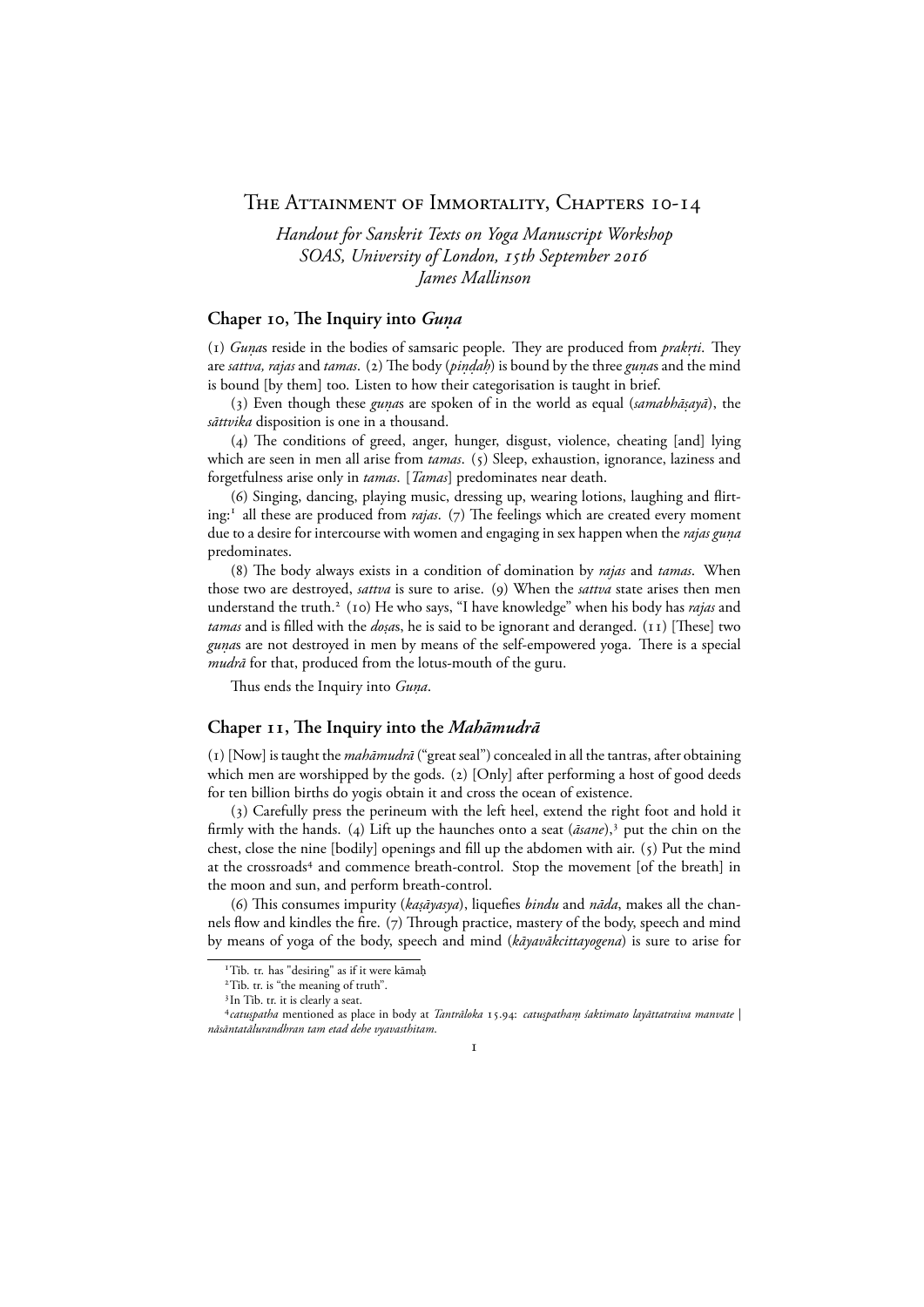the yogi who is on the path. (8) By means of this *mudrā* the yogi is sure to obtain everything, so he should diligently practise this *mahāmudrā* in the correct way. (9) Because this self-born (*svayaṃbhuvā*) *mudrā* is the greatest of all *mudrā*s, the best among the wise (*vibudhottamāḥ*)<sup>5</sup> call her the *mahāmudrā*. (10) She checks death so is always beneficial. Only he who keeps [the *mudrā*] in her mind overcomes the restraint (*yantram*). (11) Her name is spelt out by the first syllables of the words [?]. It is taught only for the delight of those engaged in yoga.

Thus ends the Inquiry into the Great Seal in the Attainment of Immortality.

#### Chapter 12, the Inquiry into the Lock

() Yogis are sure to master this great seal by [the technique] called the great lock (*mahābandha*), which keeps the breath in the body. (2) And the great lock should be known to be of two kinds, just as *bindu* was said to be, for there is the perineum lock (*yonibandha*) for the goddesses and the throat lock (*kaṇṭhabandha*) for the [great] god.

() Inhale, hold the breath, perform the great seal, which removes danger, and quickly apply the lock, which is kept secret from the gods and demons. (4) Simultaneously contract the anus and the perineum, make the *apāna* breath move upwards and join it with the *samāna* breath. (5) The yogi should practise the lock at the side of the opening of the Goddess of the Centre, having carefully blocked the triple pathway, then tightly restrain the breath. (6) Put the breath (*vāyuṃ*) on *prāṇa* then make *prāṇa* face downwards and move it in order to make it rise through uniting *prāṇa* and *apāna (prāṇāpānaikayogataḥ*).

(7) This finest of bodily yogas illuminates the way of the adepts. Success, conviction and well-being arise through practising this, not otherwise. (8) The channels, all of which usually flow downwards, are reversed by this great lock.

() Because of the downward flow the elements leave the body as essences, like streams leaving their fields. (10) Yogis should always remember that this lock functions in the body like a dyke in the external [world] blocking a river.  $(11)$  This lock is said [to work] on all the channels. By the grace of this lock, the gods become manifest.  $(12)$  It is by means of this lock, which blocks three paths at the crossroads and opens one, that the adepts attained happiness.

 $(13)$  This downward path is said to bestow birth and death. The two [paths] which flow at [its] sides cause merit and demerit.  $(14)$  By putting all the elements into the pot of breath retention (*kumbhake*) using a firm restraint (*d. rdhabandhanāt .* ) and making *udāna* a [locking] bolt through joining *prāṇa* and  $a$ *pāna*,  $(x)$  this lock in the centre stops movement in all the channels. By the grace of this alone is the perineum lock successful.  $(16)$  This is the *sampuṭa* yoga; it is also taught as the root lock (*mūlabandha*). By means of this alone are the three yogas (*yogatraya*)<sup>7</sup> accomplished for good people who practise.

Thus ends the Inquiry into the Lock.

<sup>&</sup>lt;sup>5</sup>Tib. tr. translates it as Buddhas: adopt C?

ma-mu?, but that would require a dual; this is a riddle, a private joke. Tib tr.: wherever this such an explanation which is to say unchanging and chief state other, that is known be to as very joyous, which is unmixed and common !?

I.e. *kāyavākcittayoga*.

 $\overline{2}$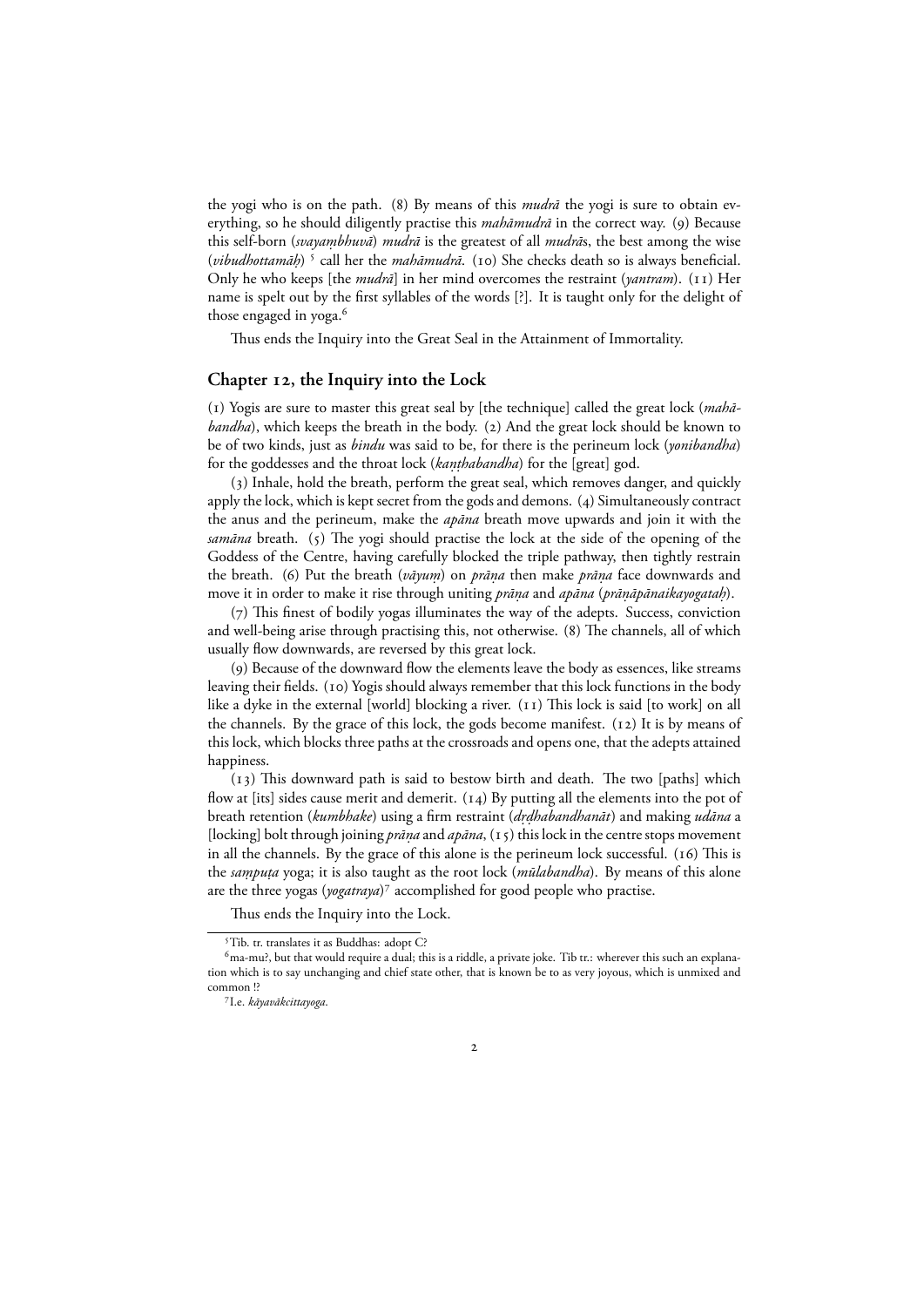#### **Chapter 13, the Inquiry into Piercing**

 $(1)$  The seal should be known to be of two kinds in the same way that the lock is twofold: the perineum seal (*yonimudrā*) is for the goddesses and the penis seal (*lingamudrā ˙* ) is for the [great] god. (2) Just as external creation arises from a woman and a man, so is creation in the body destroyed by a woman and a man.  $(3)$  A woman of virtue and beauty is useless without a man; the great seal and great lock are useless without the piercing (*vedha*).

(4) The yogi should take hold of all the breaths (? *vāyucakrāṇi*), perform the lock as taught and start performing the peircing by means of the breath, which must be joined with the mind. (5) After greatly empowering *prāṇa* [and] making it face the opening of the Goddess of the Centre, he should gradually pierce the crossroads (*catuspaṭham*) with the breath. (6) Using the hands put the penis on the ground motionless like the pole star (*dhruvasaṃnibham*). In the same way make the two feet face downwards. (7) [Staying] very steady, lift up the haunches with the heels of the pointed feet and, with a firm lock and using the *bhava* technique (?) fearlessly shake [?]. (8) Shake the great [Mount] Meru using ten million diamond points of breath. As a result of that piercing happens from the underworld (*rasātala*) to the egg of Brahmā (*brahmāṇḍa*). <sup>8</sup> (9) The gods in the middle of [Mount] Meru tremble because of Meru being made to move. As a result of the piercing of [Mount] Meru, Brahmā and the other gods are sure to die. (10) At first this piercing happens quickly in the knot of Brahmā; then, having broken the knot of Brahmā it breaks the knot of Viṣṇu.  $(11)$  Then, having broken the knot of Visnu, it breaks the knot of Rudra. Then, having broken the knot of Rudra and cut the creeper of delusion, (12) this [piercing-driven] breath opens the very secret gateway of Brahmā. The great seal, the great lock [and] the third, the great piercing:  $(13)$  by means of these three elements, whose essences are secret, yoga is successful. He who knows these three truths *(tritattvam)* knows the three worlds. (14) He who is lucky enough to practise them becomes a god, omnipresent and [omni-]potent. +The gods are in the most secret tantras.  $(15-16)$  By means of this entitling, only men have this entitlement.+ A man becomes anointed with all consecrations, endowed with all entitlements and situated on the path of the adepts [by means of this] and not otherwise. Pride is justified for he who knows this seal:  $(17)$  everything is understood by him thanks to the goddess that is the [central] channel.

Thus ends the Inquiry into Piercing.

#### Chapter 14, The Inquiry into the Practice

() He who has obtained this knowledge, a wish-fulfilling jewel, has received a pot of goodness (*bhadraghaṭaḥ*),<sup>9</sup> a tree of plenty (*kalpadrumaḥ*), a great treasure (*mahānidhiḥ*). () This secret triad of truths (*tattvatraya*), the most important essence of the three worlds, does not bear fruit for men who are not devoted to practice.  $(3)$  In the same way that wealth does not bear fruit for those who are not inclined to use it,<sup>10</sup> so this truth (*tattva*) will definitely not bear fruit for those who do not have a practice.  $(4)$  Having realised this, heroic men should practise regularly. Yoga results from regular practice [and] as a result of

 $\overline{\mathbf{3}}$ 

<sup>&</sup>lt;sup>8</sup>These are perhaps the bottom and top of the central channel, two of the fourteen *bhūmis* mentioned in 1.15. <sup>9</sup>The *bhadraghaṭa* is a *siddhi* mentioned in the *Kathāsaritsāgara* as well as the *Caryāmelāpaka* and other Buddhist texts.

<sup>&</sup>lt;sup>10</sup>Tib. tr. is of prayoga<sup>°</sup> not aprayoga<sup>°</sup>.